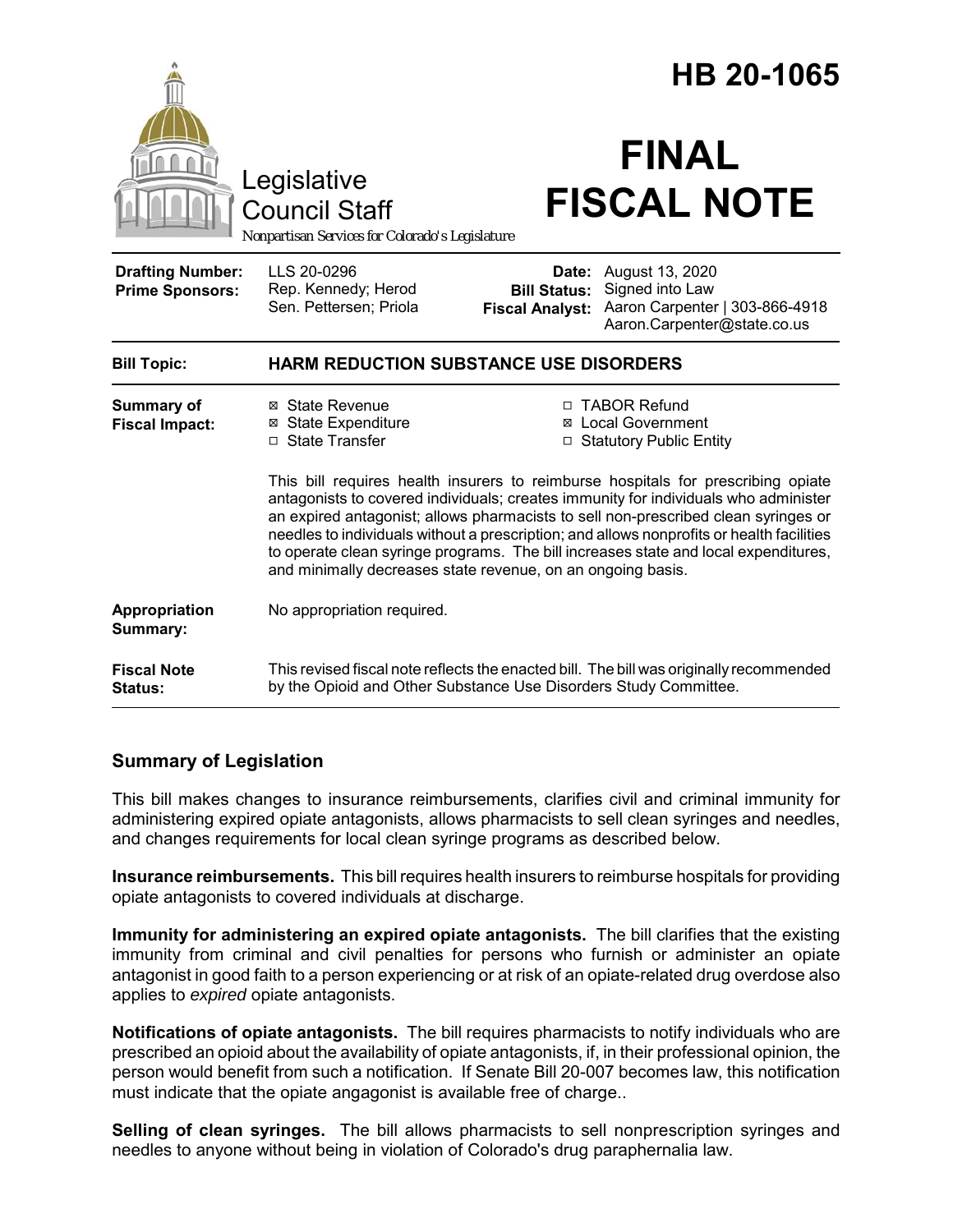August 13, 2020

**Clean syringe programs.** This bill allows nonprofits with experience operating a clean syringe program or health facilities to operate a clean syringe program. Before nonprofits can operate a program, they must first engage with stakeholders to discuss issues related to the program. Nonprofits and health facilities must report specific information to the Colorado Department of Public Health and Environment (CDPHE) each month.

# **Comparable Crime Analysis**

Legislative Council Staff is required to include certain information in the fiscal note for any bill that creates a new crime, changes the classification of an existing crime, or changes an element of an existing crime. The following sections outline data on crimes that are comparable to the offense in this bill. Assumptions on future rates of criminal convictions under the bill are discussed in the Background and Assumptions section below.

**Prior conviction data on drug paraphernalia.** This bill allows pharmacists to sell clean syringes or needles without being in violation of Colorado's drug paraphernalia laws. Under these laws, possession of drug paraphernalia is a drug petty offense with a penalty of a fine of no more than \$100 and the manufacture, sale, or delivery of drug paraphernalia is a level 2 drug misdemeanor, which carries a sentence of a \$50 fine to 364 days in jail and a \$750 fine. From FY 2015-16 to FY 2017-18, 2,467 individuals have been convicted and sentenced for possessing drug paraphernalia and 5 individuals have been convicted and sentenced for the manufacture, sale, or delivery of drug paraphernalia. Of the persons convicted of both offenses, 1,683 were male, 785 were female, and 4 did not have a gender identified. Demographically, 2,164 were White, 143 were Black/African American, 122 were Hispanic, 10 were Asian, 4 were American Indian, 26 were classified as "Other," and 3 did not have a race identified. In addition, of those convicted, one individual was sentenced to jail for the manufacturing, sale, or delivery of drug paraphernalia.

Visit leg.colorado.gov/fiscalnotes for more information about criminal justice costs in fiscal notes.

### **Background and Assumptions**

**Clean syringe programs.** The CDPHEsupports 15 syringe exchange programs across 8 counties through contracts with local public health agencies and community-based organizations. The department does not manage local programs.

**Criminal justice impact.** Since it is unknown how many of those convicted for the above offenses were pharmacists who sold a non-prescribed syringe or needle, the fiscal note assumes that most pharmacists adhere to current law and, therefore, any change in criminal convictions will be minimal. Because the bill is not expected to have a tangible impact on criminal justice-related expenditures or revenue at the state or local levels, these potential impacts are not discussed further in this fiscal note.

### **State Revenue**

Starting in FY 2020-21, Judicial Department revenue from civil filings fees and criminal fees and fines may decrease by a minimal amount due to changes in opiate antagonist immunity-related provisions. The fiscal note assumes that any decrease in revenue will be minimal.